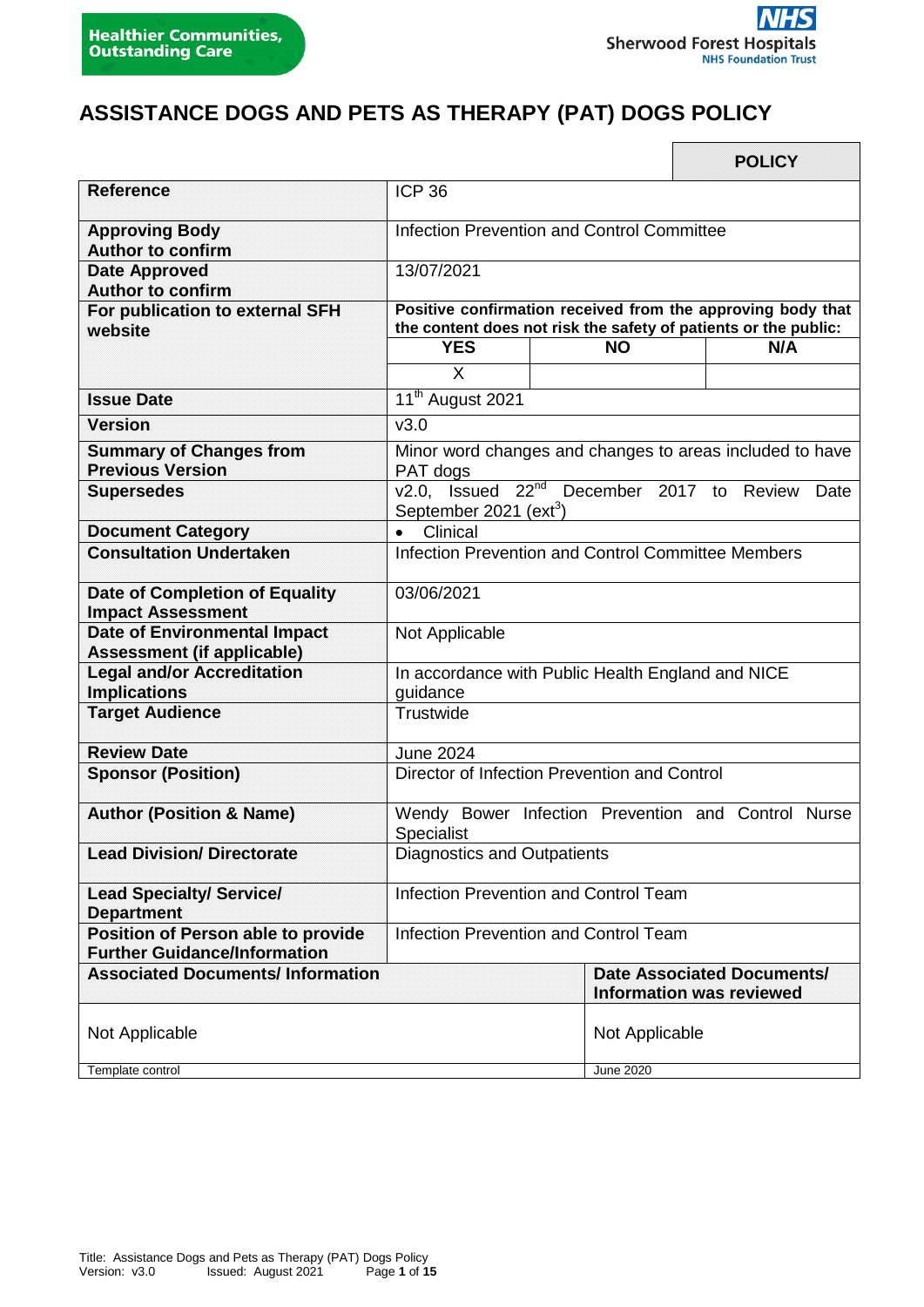# **CONTENTS**

| <b>Item</b>       | <b>Title</b>                                                                                                            | Page      |
|-------------------|-------------------------------------------------------------------------------------------------------------------------|-----------|
|                   | <b>SUMMARY</b>                                                                                                          | $3 - 4$   |
| 1.0               | <b>INTRODUCTION</b>                                                                                                     | 5         |
| 2.0               | <b>POLICY STATEMENT</b>                                                                                                 | $5-6$     |
| 3.0               | <b>DEFINITIONS/ ABBREVIATIONS</b>                                                                                       | 6         |
| 4.0               | ROLES AND RESPONSIBILITIES                                                                                              | $6 - 7$   |
| 5.0               | <b>APPROVAL</b>                                                                                                         | 8         |
| 6.0               | <b>DOCUMENT REQUIREMENTS</b><br>Relative risk factor<br>6.1<br>6.2 Standard<br>6.3 Pets as Therapy visit<br>6.4 Soiling | $8 - 10$  |
| 7.0               | MONITORING COMPLIANCE AND EFFECTIVENESS                                                                                 | 11        |
| 8.0               | <b>TRAINING AND IMPLEMENTATION</b>                                                                                      | 12        |
| 9.0               | <b>IMPACT ASSESSMENTS</b>                                                                                               | 12        |
| 10.0              | EVIDENCE BASE (Relevant Legislation/ National Guidance)<br>and RELATED SFHFT DOCUMENTS                                  |           |
| 11.0              | <b>KEYWORDS</b>                                                                                                         | 12        |
| 12.0              | <b>APPENDICES</b>                                                                                                       |           |
| <b>Appendix A</b> | Animal assisted therapy dog risk assessment                                                                             | 13        |
| <b>Appendix B</b> | <b>Equality Impact Assessment Form</b>                                                                                  | $14 - 15$ |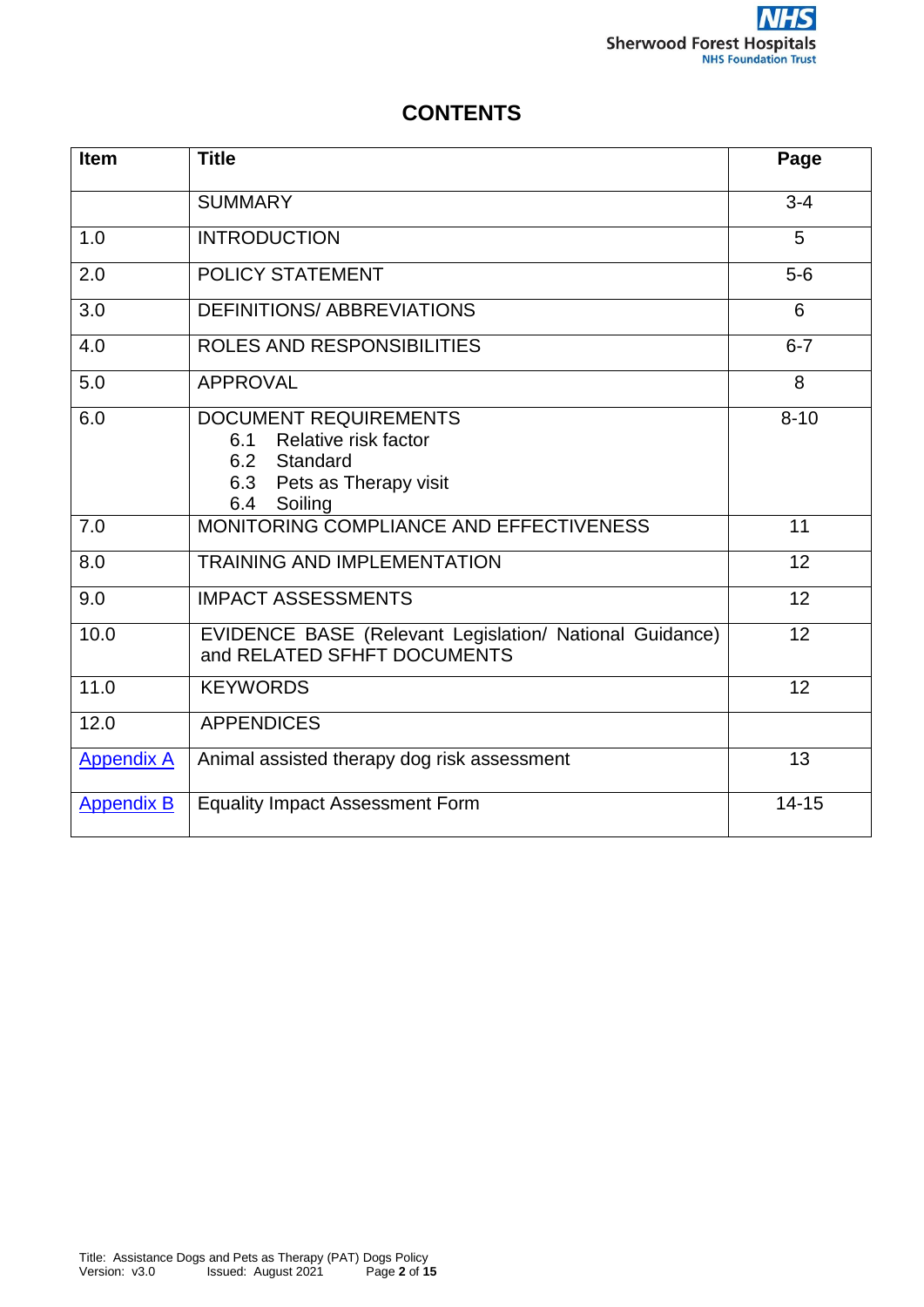### **SUMMARY**

Assistance dogs and Pets As Therapy (PAT) dogs

The purpose of this policy is to minimise the restriction of access to animals such as guide dogs, hearing dogs, pets as therapy dogs (PAT dogs) and assistance dogs across Sherwood Forest Trust Hospital sites (SFTH). It is also to ensure a safe environment is provided to all patients, visitors and staff under the Equity Act 2010 whilst additionally, the Act requires that all reasonable efforts have been made to accommodate people's needs.

Dogs referred to in this policy are assistance dogs that support their disabled owners with a specific disability and dogs that provide therapy to patients within the trust PAT dogs.

Guide dogs, Hearing dogs and Assistance dogs are working dogs that have been highly trained as mobility aids for people with visual or other disabilities. PAT dogs have also been trained to provide therapy for patients recovering in hospital.

The main reason for an assistance dog to require access to the hospital is because they act as a mobility tool to support their owners to access SFTH services as a patient.

The main reason for a therapy dog to require access to the hospital is so they can act as a therapy tool to aid recovery and patient experience for patients using SFHT sites.

There will be occasions where it is not appropriate for such a dog to be permitted from entering an area within the hospital on the grounds of Health and Safety.

It is the responsibility of all staff to be aware of the guidance and to ensure where permissible, animals are made welcome in the areas. The animals should be provided with water if required.

- The pets as therapy dog must have passed a temperament evaluation/test which must be conducted by a certified evaluator and covered by a PAT insurance scheme. The dog must have up to date veterinary checks, appropriate vaccinations, a parasite (worm and flea) program in place, and the dog must be physically fit and hygienically clean i.e. not wet/muddy before visiting the Trust. This helps to minimise the risk of any animals harbouring an infection which could be transmitted to patients.
- A risk assessment must be completed for each visit and annually. All records including a copy of the dogs records must be kept in the department where the visitation is taking place
- Visits must be by prior arrangements and appointment only, it may be necessary to postpone the visit if circumstances dictate on the day, the visitation session must be conducted within the specified area only
- The dog must be accompanied by its owner/handler, who also must be a trained PAT volunteer, the dog must be kept on a fixed lead, wear its ID badge and PAT coat, and the owner/handler must remain with the dog at all times
- Handler, staff, visitors, and patients must decontaminate their hands by undertaking thorough hand washing with soap and water immediately after contact
- Staff must identify whether there are any immunosuppressed or otherwise vulnerable patients or individuals who have a dog allergy, including staff and visitors in the care environment. If such risk is identified the dog must be kept away from those at risk or even the dog excluded from the clinical area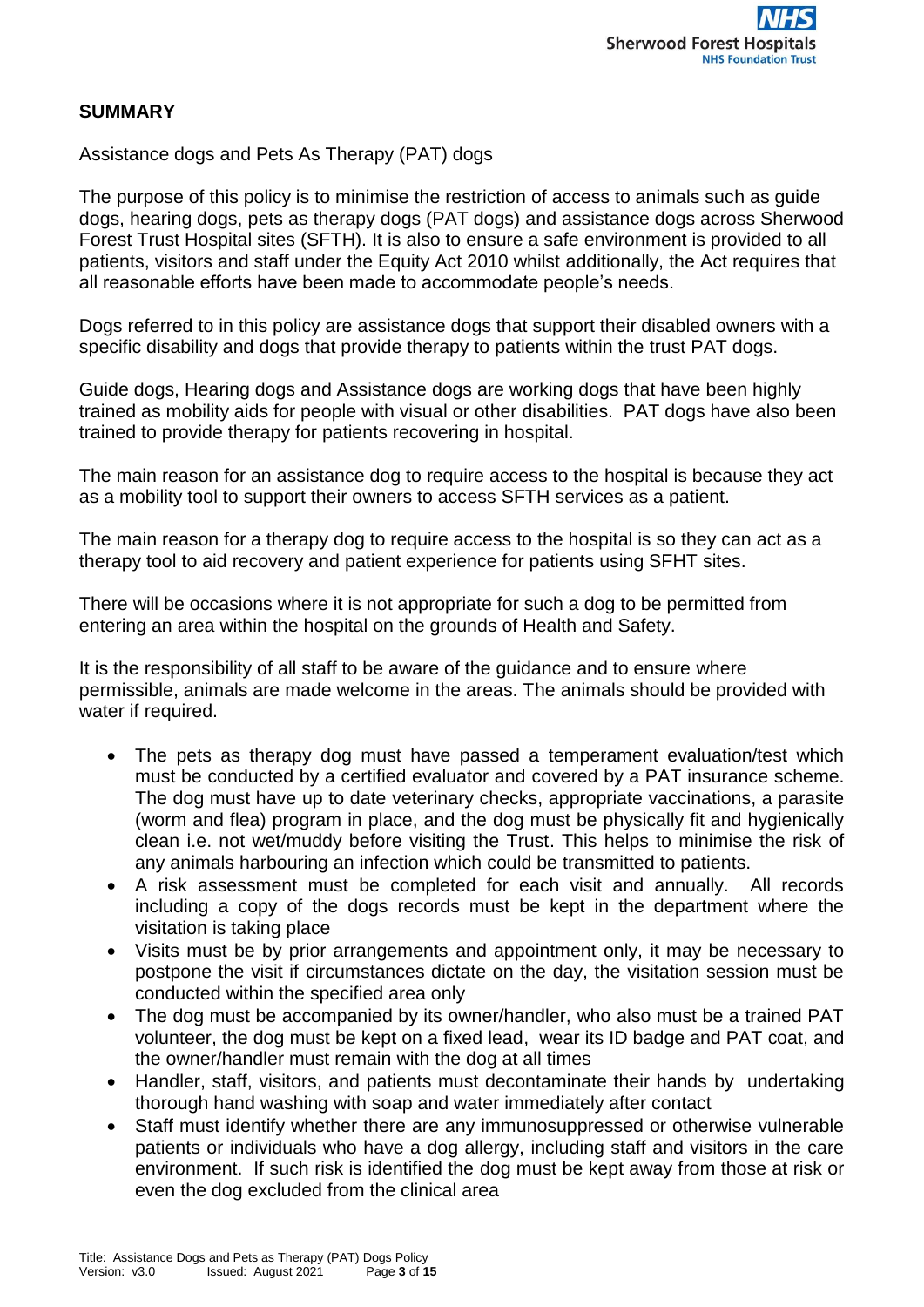- If patients who come into contact with the PAT animal have any peripheral devices, wounds or areas of broken skin, staff should ensure these are adequately covered with the appropriate dressings. This also includes indwelling catheters, the leg bag must be connected and placed inside the patients clothing ensuring the bag itself and the tap are covered.
- Patients consent must be obtained and documented in their care notes prior to the visit
- The dog must not be allowed access to any kitchens, food preparation areas or dining rooms, sit on beds or patients laps, and jumping, licking must be discouraged
- Any aggressive behaviour from the dog to the patient, staff, visitor or any person within the trust, the animal will no longer be used for visitation within the trust
- PAT animals should always be provided with clean drinking water. The owner is responsible for providing a clean drinking bowel. No food should be given to the PAT dogs unless they are visiting for a prolonged period of time and in this instance a clean separate feeding bowel should be provided, again by the owner.
- The PAT animal if it defecates or urinates must immediately be removed and the area should be cleaned with the appropriate detergent. The owner must provide the waste bags and if it is in a clinical area these must be disposed of in the offensive waste stream.
- A datix report is to be completed for any 'near miss' or incident involving patients, staff, visitors involving the dog(s) or failure be that of the owner/handler. Any injuries to patient, staff or visitor be that a bite or scratch, must receive prompt medical treatment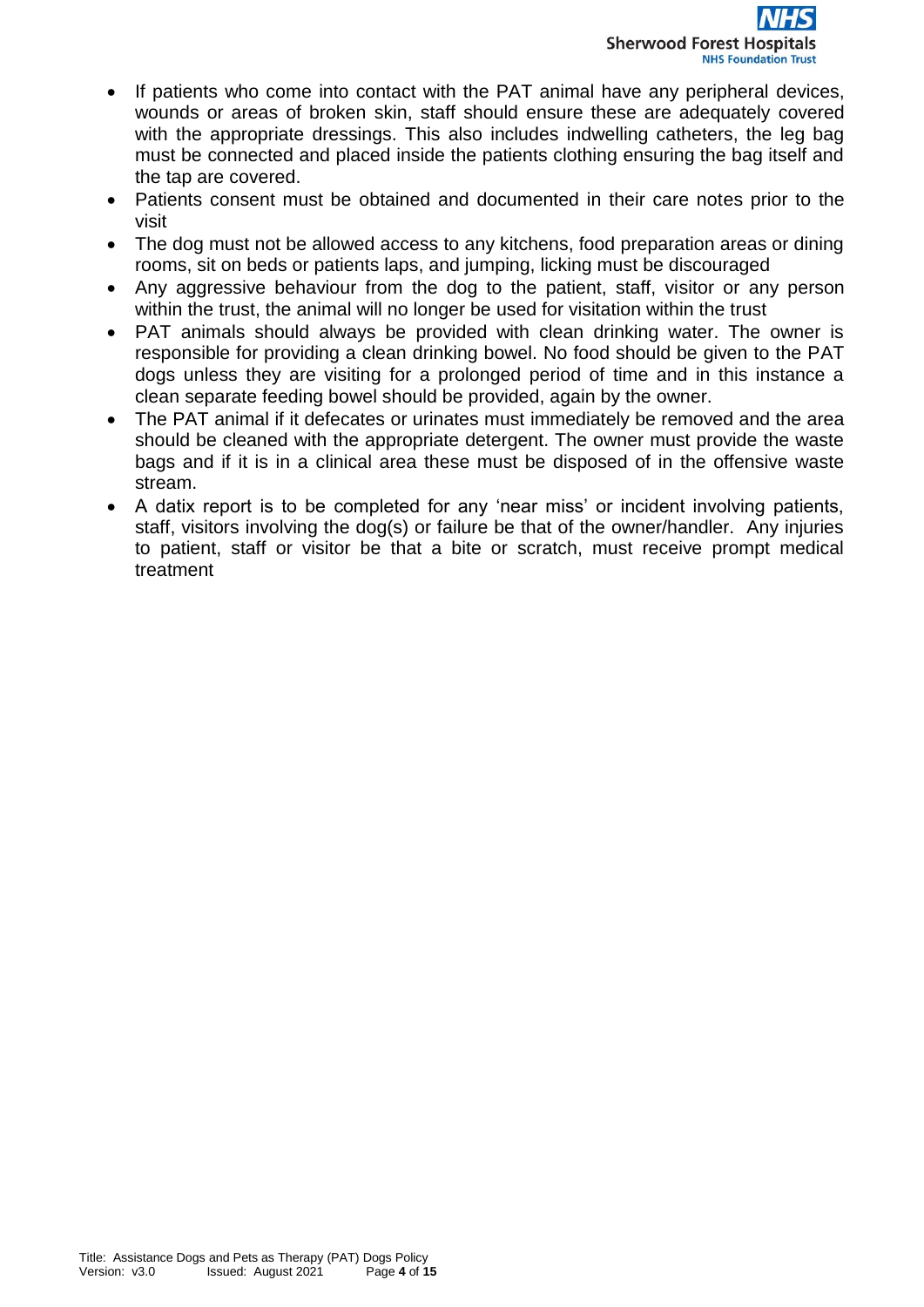# **1.0 INTRODUCTION**

Pets and animals can enhance the quality of life for many people; they can provide valuable companionship, stimulation and comfort. Traditionally allowing animals in health care settings has not been encouraged due to Infection control and Health and safety issues, as infections can be acquired through animals (zoonosis),this is despite evidence suggesting the risk is significantly minimal in a controlled environment.

# **2.0 POLICY STATEMENT**

This policy has been produced in order to address concerns about the potential health risks of implementing therapeutic visits by Pets as Therapy (PAT) and Assistant dogs such as guide dogs for the blind, hearing dogs for the deaf and dogs trained to help with conditions such as epilepsy and autism. These animals are not excluded from the hospital premises due to them being recognised as providing benefits that have been substantial for patients. It sets out the control of infection parameters under which animals may be permitted within the Trust. Any area that is considering using PAT dogs **must** discuss with the Infection Prevention and Control team (IPCT) prior to implementation. The policy also provides guidance in relation to other animals entering the trust i.e. assisted trained dogs and aquariums.

This clinical document applies to:

Staff group(s)

- All clinical staff
- All non-clinical staff
- PAT owner/handler

Clinical area(s)

All clinical areas

Patient group(s)

Adults and Children in relation to PAT

# Exclusions

- $\bullet$
- Immunosuppressed patients
- Patients with allergies to dogs
- Patients with fear of dogs
- Agitated or violent patients
- Patients with a tracheotomy (unless the site is capped or the patient is receiving humidified oxygen)
- If the dog demonstrates any aggressive action toward patients, staff or visitors

### **Restricted areas**

- Critical Care Intensive Unit (ICCU). High dependency.
- Neonatal Critical Care Unit (NICU).
- Patients in source isolation.
- Patients in protective isolation.
- Patients with neutropenia or who are receiving immunosuppression therapy.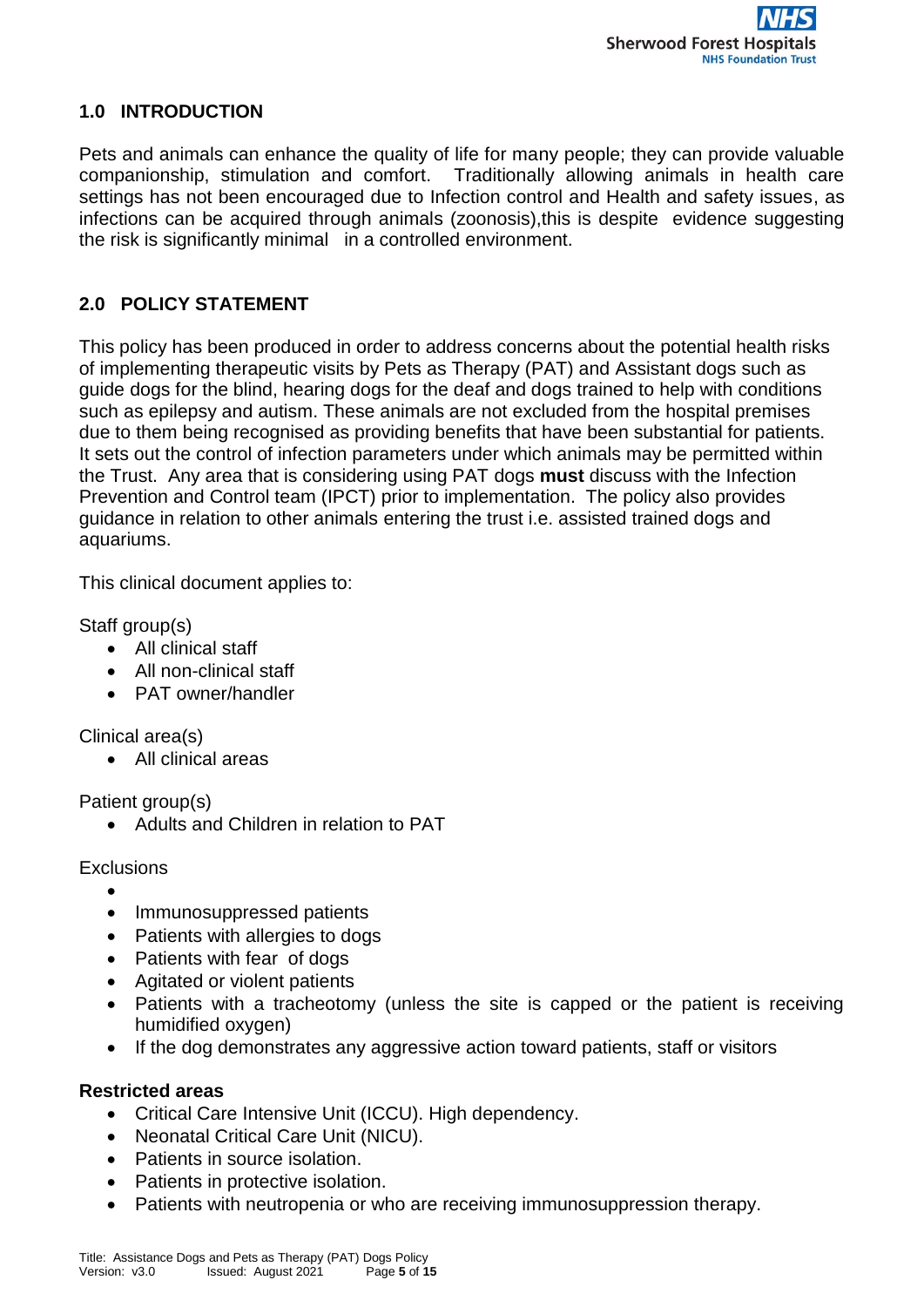- Anaesthetic / theatre rooms.
- Renal Dialysis Unit.
- An area where patients are co-horted or if a ward is closed for infection control reasons.
- Any area used for cooking, preparing or eating food.

### **3.0 DEFINITIONS/ ABBREVIATIONS**

#### **3.1 Definitions**

| <b>Trust</b> | <b>Sherwood Forest Hospitals NHS Foundation Trust</b>                  |
|--------------|------------------------------------------------------------------------|
| <b>Staff</b> | All employers of the Trust including those managed by a third party on |
|              | behalf of the Trust                                                    |

#### **3.2 Abbreviations**

| <b>HCAI</b> | <b>Healthcare Associated Infection</b>            |  |
|-------------|---------------------------------------------------|--|
| <b>HAI</b>  | <b>Hospital Acquired Infections</b>               |  |
| <b>IPCT</b> | Infection Prevention and Control Team             |  |
| <b>DIPC</b> | Director of Infection Prevention and Control      |  |
| <b>IPCD</b> | Infection Prevention and Control Doctor           |  |
| <b>IPCN</b> | Infection Prevention and Control Nurse            |  |
| <b>IPCC</b> | <b>Infection Prevention and Control Committee</b> |  |
| <b>PAT</b>  | Pets as Therapy                                   |  |

### **4.0 ROLES AND RESPONSIBILITIES**

**4.1** All staff must take responsibility for the areas in which they work to ensure appropriate isolation practices are implemented when required to reduce and prevent HCAI.

- Medirest are aware of designated visiting times to ensure that appropriate environmental cleaning is performed after the visitation
- The dog(s) are not permitted on the ward/department during meal times
- The dog(s) only visits patients who have provided verbal consent, which has been documented in the patients' medical/nursing notes
- Hand washing or alcohol based hand rub must be used by staff and patients after physical contact with the pet
- No patients or staff who have been identified as potentially allergic to pets are exposed to the pet during the visitation
- Pet owner/handlers follow their responsibility requirements
- A datix report is completed for any 'near miss' or incident involving patients or staff involving the pet, or failure of the per owner/handler
- Prompt action occurs when an incident of biting or scratching by the pet occurs during an assisted visit. The areas must be immediately washed and medical advice sought. A datix must be completed
- Employees pets are not permitted in the Trust premises unless participating in PAT, and then only for the visitation in question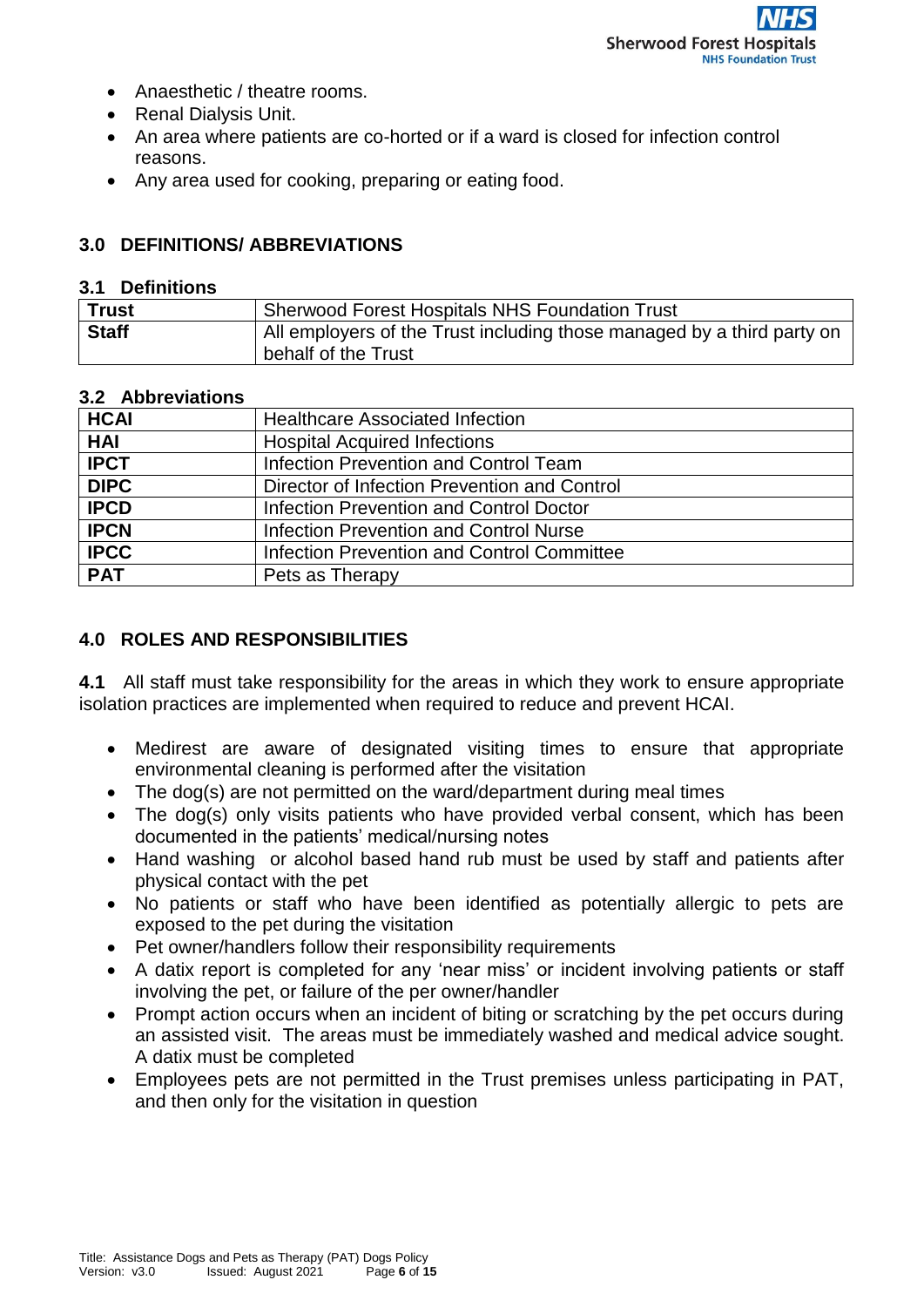### **4.2 Dog owner/handler responsibilities**

The PAT pet owner/handler is responsibility to ensure that:

- The dog has completed a temperamental assessment and deemed appropriate for PAT assisted dog, and themselves completed the PAT volunteer training
- The dog is physically fit, vaccinations and parasite program are up to date, the dog is hygienically cleaned prior to entering the Trust
- The dog must be kept on a fixed short lead throughout the visit
- Stays with the dog at all times during the visitation
- That the dog is discouraged from jumping, scratching and licking, is not placed on the patient bedding or lap
- Any soiling is to be discarded by the dog owner/handler as clinical waste, and reported to clinical staff
- Even well trained PAT dogs can suffer from stress and anxiety when put into an unfamiliar environment. Should a PAT dog show signs of stress and anxiety it should be removed from the environment and taken outside to calm down and relax.

### **4.3 Fish**

Fish may be kept in restricted areas, however, infection risks are posed by aquarium water, and therefore a standard operating procedure must be in place and agreed by the Trust Water Management Group.

The fish tank must be cleaned and maintained as identified in the standard operating procedure. Hands must be washed after any activity involving the aquarium.

Any requests for new installations of aquariums must be raised with and agreed by the Trust Water Management Group.

# **4.4 Other Animals / Terminally ILL Patients Own Pets.**

There may be on occasion when a long stay or terminally ill patient would benefit from a visit from their own pet. If appropriate, the visit should take place outside. If this is not possible, arrangements should be made to ensure the patient is either in the day room or in the side room located closest to the ward entrance so as to minimise the animals contact with other patients. All such visits must be agreed by the nurse in charge and the infection prevention control team, whilst at all times taking into account the other patients.

### **4.4.1 Animals visiting for charity and organised events**

Animals may visit for charity events and organised events providing the animals are organised through an official company, who are able to provide the necessary required risk assessments. These visits must always be in agreement with the Infection control team and facilities management.

### **4.4.2 Reptiles, Rodents, Amphibians and Arachnids.**

It is not recommended that reptiles, rodents, amphibians or arachnids are bought onto hospital premises due to the interests of their welfare, infection risks and individual patient, staff and visitor phobia.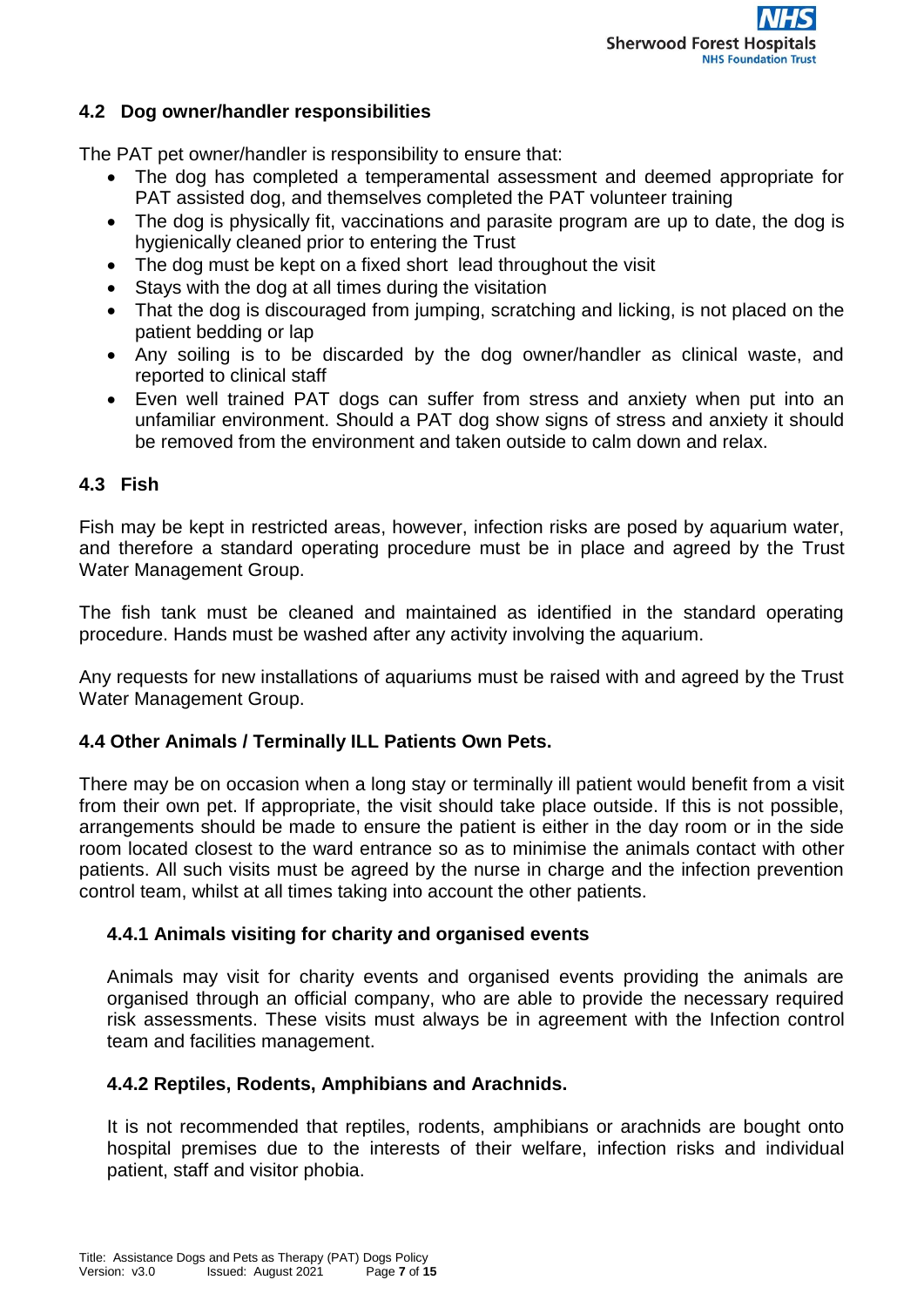# **5.0 APPROVAL**

Following appropriate consultation this policy (v3.0) has been approved by the Trust's Infection Prevention and Control Committee.

# **6.0 DOCUMENT REQUIREMENTS (POLICY NARRATIVE)**

Traditionally the presence of animals in healthcare facilities has been discouraged on the basis of control of infection and health and safety issues. Animals are colonised with microorganisms and some may also carry parasites, which can occasionally be transmitted to humans, particularly people who are immunosuppressed. However, pet animals can also enhance the quality of life for many people; and especially in certain groups of patients such as the elderly, children, and those terminally ill.

### **6.1 Relative risk factors**

Potentially anyone who comes into contact with companion animals is at risk of exposure to zoonotic diseases, this is especially so for individuals who are immunosuppressed, pregnant women and young children. It is also important to note the relative risk of contracting a disease even if you were to come into contact with an infected animal, either directly or indirectly is low. For example, in order to contract toxocariasis (an infection caught from ingesting the larvae of parasitic worms released into a cat or dog's faeces), you would have to ingest the faeces of an infected dog or cat and the faeces would have to be 2-3 weeks old.

There are several simple precautions that everyone can follow to minimise the risk of contracting a zoonotic disease as the two main routes of transmission is via direct contact through animals or, indirect contact from inanimate objects in the environment. Before each visit a risk assessment must be completed for each dog. (Refer to [Appendix A\)](#page-12-0) An annual risk assessment must be completed and forward to the Health and Safety Manager as per trust policy. A copy of the risk assessment must be kept on the ward/unit, along with evidence of an annual vaccination and parasite control programme for each dog used to deliver PAT (this must be reviewed annually). It is imperative that a supply of appropriate hand hygiene equipment is readily available i.e. hand wipes, alcohol based hand rub. The environment should be cleaned as per Trust cleaning procedure, except in the event of soiling, refer to section 5.3

# **6.2 Standard**

All PAT dogs must have completed the following steps to enable them to participate in the PAT scheme:

- Veterinary checks must be performed annually and include dates of vaccinations
- The dog(s) must be physically fit before visiting the trust
- Pass a temperament evaluation/test conducted by certified evaluators
- Evidence of recent parasite (worming and flea) treatment
- Animals must be accompanied by their owner/handler, who are trained PAT volunteers, and the owner/handler must remain with the dog at all times
- Animals must wear their ID badge, coat, and be kept on a fixed short lead while within the Trust
- Visitation sessions will be conducted in specified areas only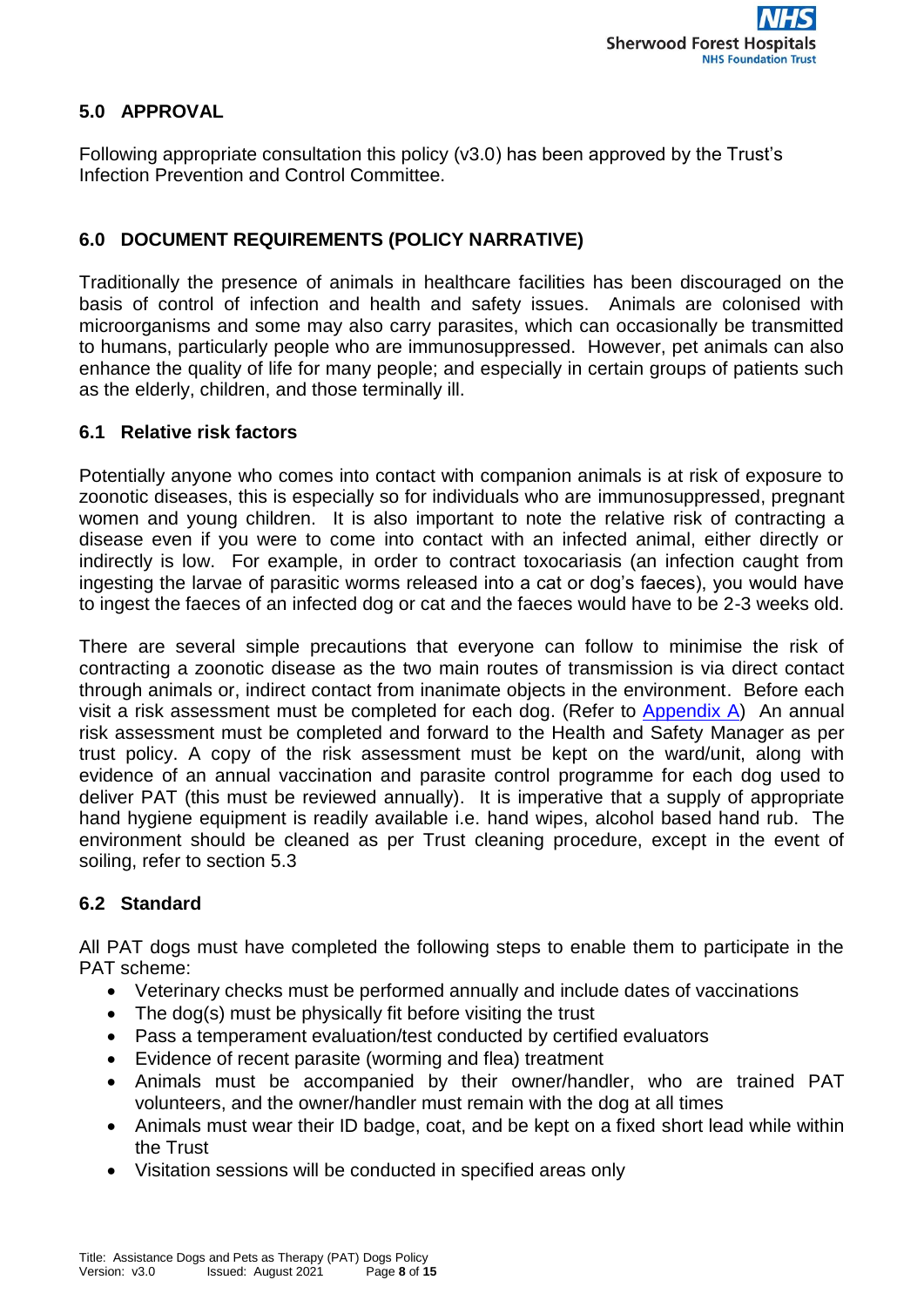- A copy of all records for the animals, along with annual and per visit risk assessment. Any aggressive behaviour from the dog to the patient, staff, visitor or any person within the trust, the animal will no longer be used for visitation within the trust
- **Dog hygiene:** all dogs must be regularly groomed and checked for signs of infection or other illness, and their coats cleaned regularly. The dog must by hygienically clean i.e. not wet or muddy prior to entering the Trust
- **Dog illness:** If the dog becomes ill, diagnosis and appropriate treatment from a veterinary practice must be sought. The dog must not revisit the Trust until they are completely fit again
- **Vaccination:** regardless of the type of vaccination the owner chooses for their PAT dog, the dog **must** be protected against Leptospirosis. The dog's vaccination/health records must be provided annually and on request, a copy is to be kept with the risk assessment documentation

# **6.3 PAT visit**

- **Pet handler, prior to any visit**
	- Only visit with healthy, disease and illness-free dog
	- Do not visit if your dog is or has recently been unwell
	- Dogs should be washed and groomed, ensuring nails are kept trimmed before each visit
	- Make sure the dog has been given the chance to relieve themselves prior to the visitation

# **Pet handler, during visit**

- Always seek the advice of the Ward Leader/Nurse-in-Charge at the start of each visit and do not visit patients identified by the Ward Leader/Nursing-in-Charge as inappropriate for the visitation i.e. due to medical condition, allergic reaction. The reasons why will not be shared as this will be a breach of the data protection act and a breached in the Trust confidentiality policy
- The visit must not take place during meal times
- The dog must be discouraged from jumping, scratching and licking, and not be placed onto the patients bedding or laps
- The dog must be of an acceptable hygienic standard before entering the Trust i.e. not wet, or muddy
- The dog must only visit patients who have provided verbal consent
- Handler must decontaminate their hands between patients and also advise patients to do the same, by offering the patient a hand wipe/alcohol based hand rub (ask the Ward Leader for supplies at the beginning or your visit)
- Any urination/defaecation in the area, must be discarded as clinical waste, and reported to the clinical staff, who will ensure adequate cleaning is performed of the area
- The clinical staff will complete a Datix report in the event of any 'near miss' or incident involving patients, staff, visitors, involving the dog or failure of the owner/handler

# **Pet handler : do not's**

- Make any visits to patients who have open or uncovered sores or wounds
- Enter any areas of food preparation or any other areas restricted by the trust
- Wipe your hands on your clothing
- Have the dog off the lead at any time whilst in the trust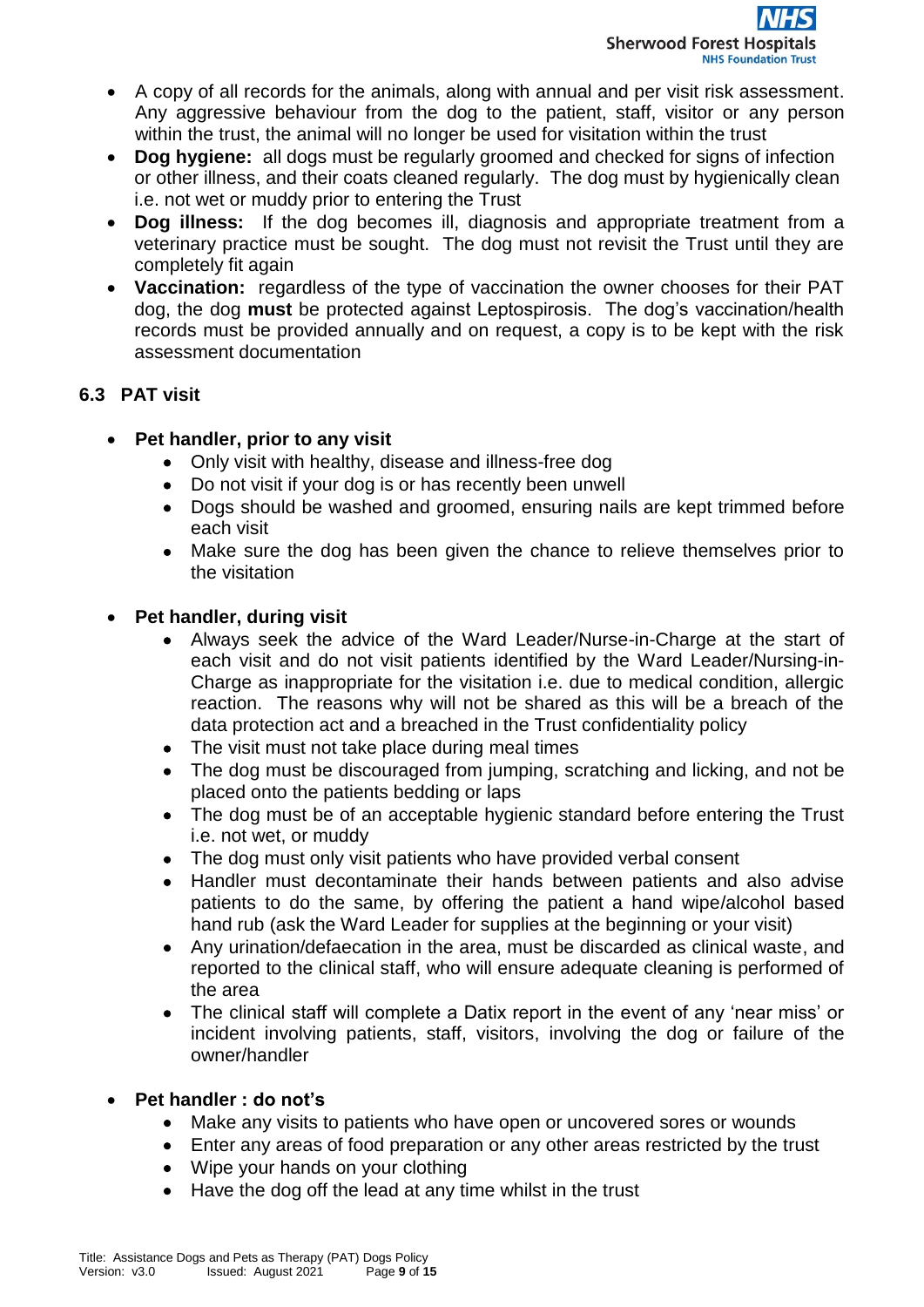# **6.4 Soiling**

The owner/handler is responsible if their dog should urinate or defecate, this should be removed and discarded as clinical waste, then reported to clinical staff. Clinical staff are responsible for ensuring appropriate decontamination is undertaken. If further cleaning is required a request to Medirest via Helpdesk extension 3005 is required.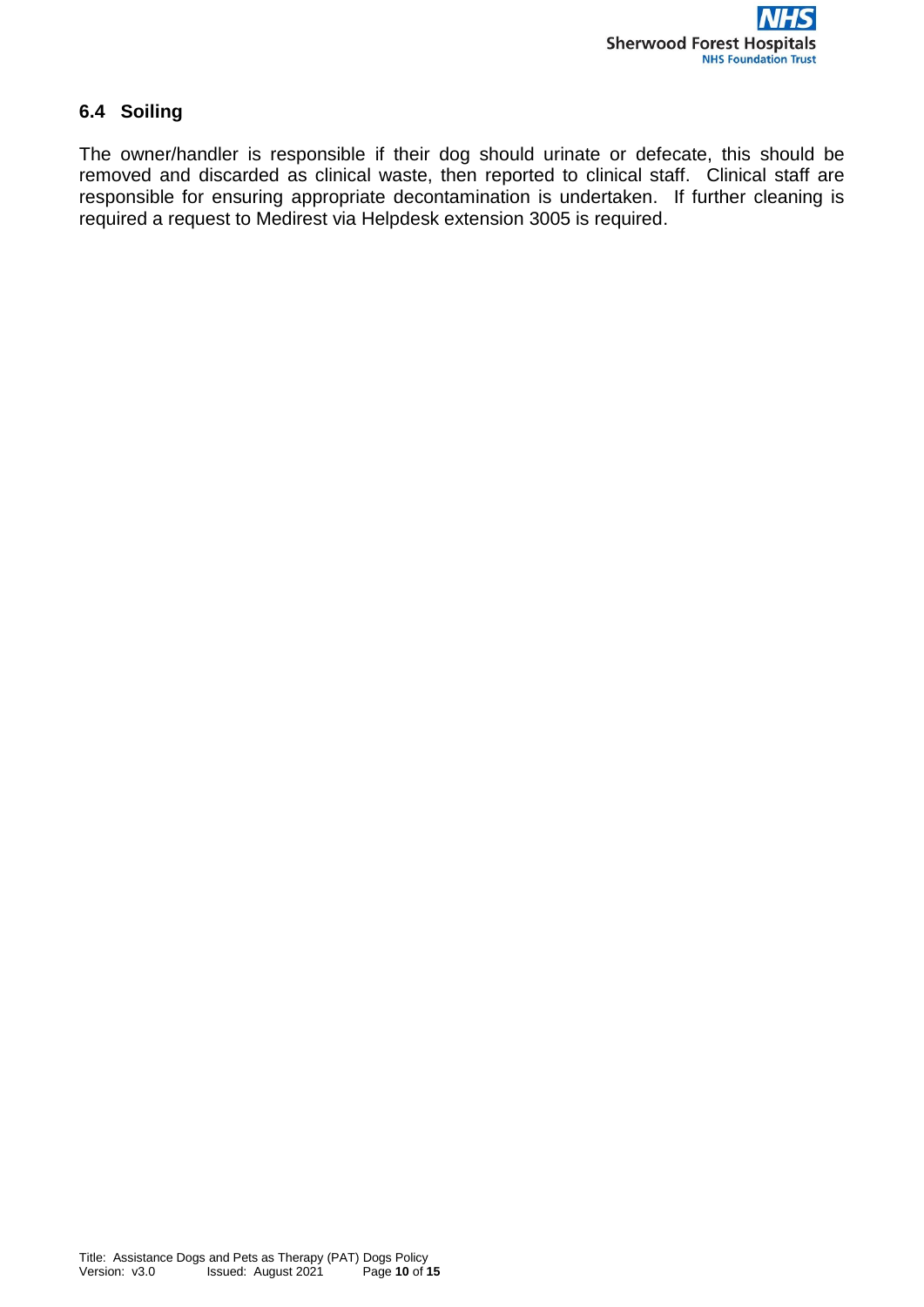### **7.0 MONITORING COMPLIANCE AND EFFECTIVENESS**

| <b>Minimum</b>                            | <b>Responsible</b>              | <b>Process</b>                        | <b>Frequency</b>        | <b>Responsible</b>                                                 |
|-------------------------------------------|---------------------------------|---------------------------------------|-------------------------|--------------------------------------------------------------------|
| <b>Requirement</b>                        | <b>Individual</b>               | for Monitoring                        | 0t                      | Individual or                                                      |
| to be Monitored                           |                                 | e.g. Audit                            | <b>Monitoring</b>       | Committee/                                                         |
|                                           |                                 |                                       |                         | <b>Group for Review of</b>                                         |
|                                           |                                 |                                       |                         | <b>Results</b>                                                     |
| (WHAT – element of                        | (WHO – is going to monitor this | (HOW – will this element be monitored | (WHEN $-$ will this     | (WHERE - Which individual/                                         |
| compliance or<br>effectiveness within the | element)                        | (method used))                        | element be<br>monitored | committee or group will this be<br>reported to, in what format (eg |
| document will be                          |                                 |                                       | (frequency/ how         | verbal, formal report etc) and by                                  |
| monitored)                                |                                 |                                       | often))                 | who)                                                               |
| Use of Standard                           | <b>IPCT</b>                     | Audit                                 | Quarterly               | <b>IPCC</b>                                                        |
| <b>Precautions</b>                        |                                 |                                       |                         |                                                                    |
| <b>Completion of Risk</b>                 | <b>IPCT</b>                     | Audit                                 | Annually                | <b>IPCC</b>                                                        |
| Assessment                                |                                 |                                       |                         |                                                                    |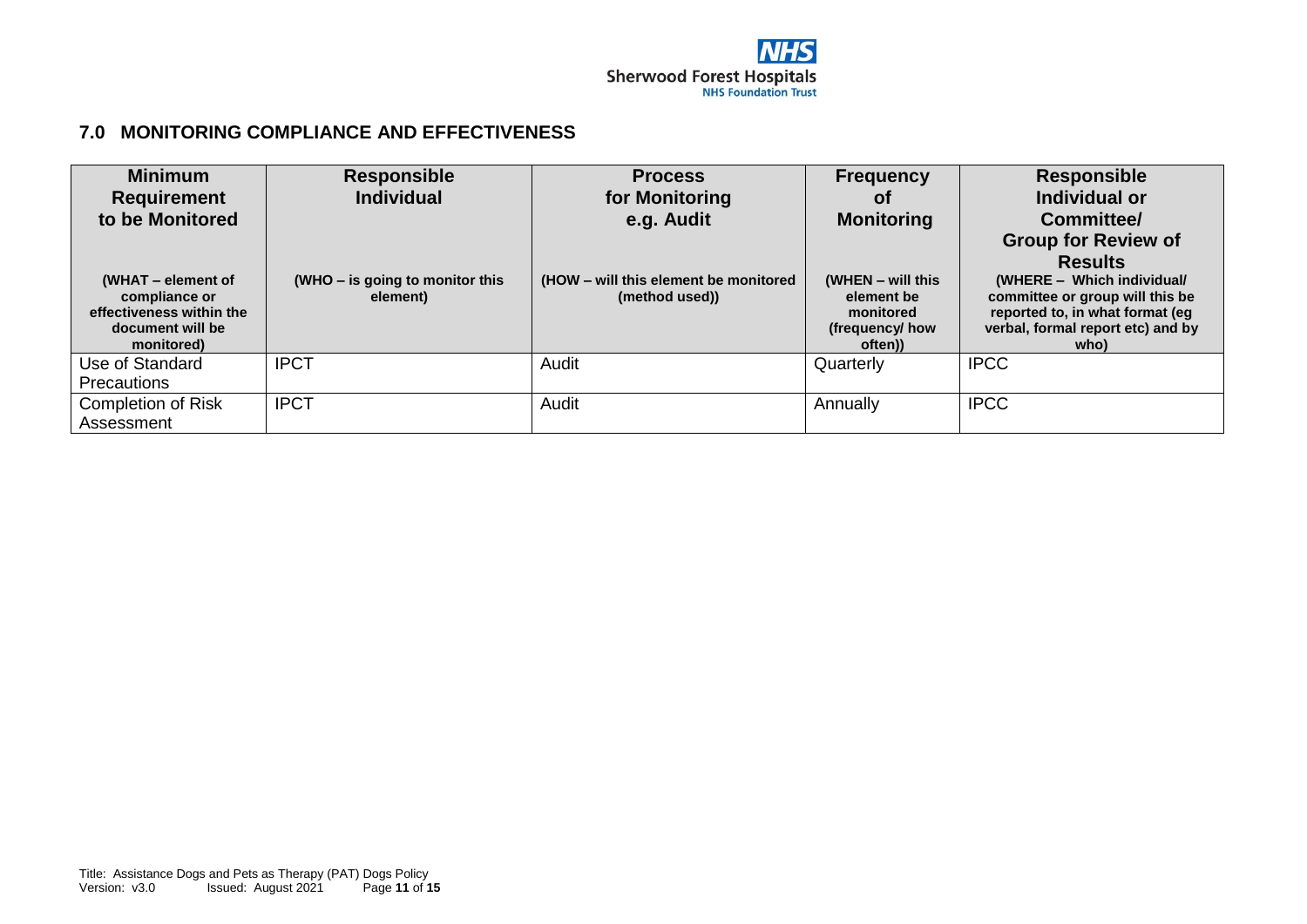#### **8.0 TRAINING AND IMPLEMENTATION**

There is no specific training requirement in relation to this policy. If required, further assistance can be sought from senior colleagues and/or the Infection Prevention and Control Team.

#### **9.0 IMPACT ASSESSMENTS**

- This document has been subject to an Equality Impact Assessment, see completed form at [Appendix B](#page-13-0)
- This document is not subject to an Environmental Impact Assessment

### **10.0 EVIDENCE BASE (Relevant Legislation/ National Guidance) AND RELATED SFHFT DOCUMENTS**

#### **Evidence Base:**

Department for Environment, Food and Rural Affairs. *Zoonotic diseases.* [www.defra.gov.uk](http://www.defra.gov.uk/)  accessed October 2013

Pets as Therapy. 2008. *Infection control and risk management guidelines* 

Pets as Therapy. [http://www.petsastherapy.org](http://www.petsastherapy.org/) Accessed October 2013.

Duncan. R. 2000. *Apic state of the art report: the implications of service animals in healthcare settings.* American Journal of Infection Control. 28: 179-180

Guay. D. 2001. *Pet assisted therapy in the nursing home setting: potential for zoonosis.*  American Journal of Infection Control. 29: 178-186

The Guide Dogs for the Blind Association http:www.guidedogs.org.uk

Hearing Dogs for Deaf People [http://www.hearing.org.uk](http://www.hearing.org.uk/)

Equality Act 2010 http://homeoffice.gov.uk/equalities/act

#### **Related SFHFT Documents:**

Other relevant infection, prevention and control policies/ procedures as applicable

### **11.0 KEYWORDS**

Animal; animals; pet, dog

### **12.0 APPENDICES**

[Appendix A](#page-12-0) – Animal assisted therapy dog risk assessment [Appendix B](#page-13-0) - Equality Impact Assessment Form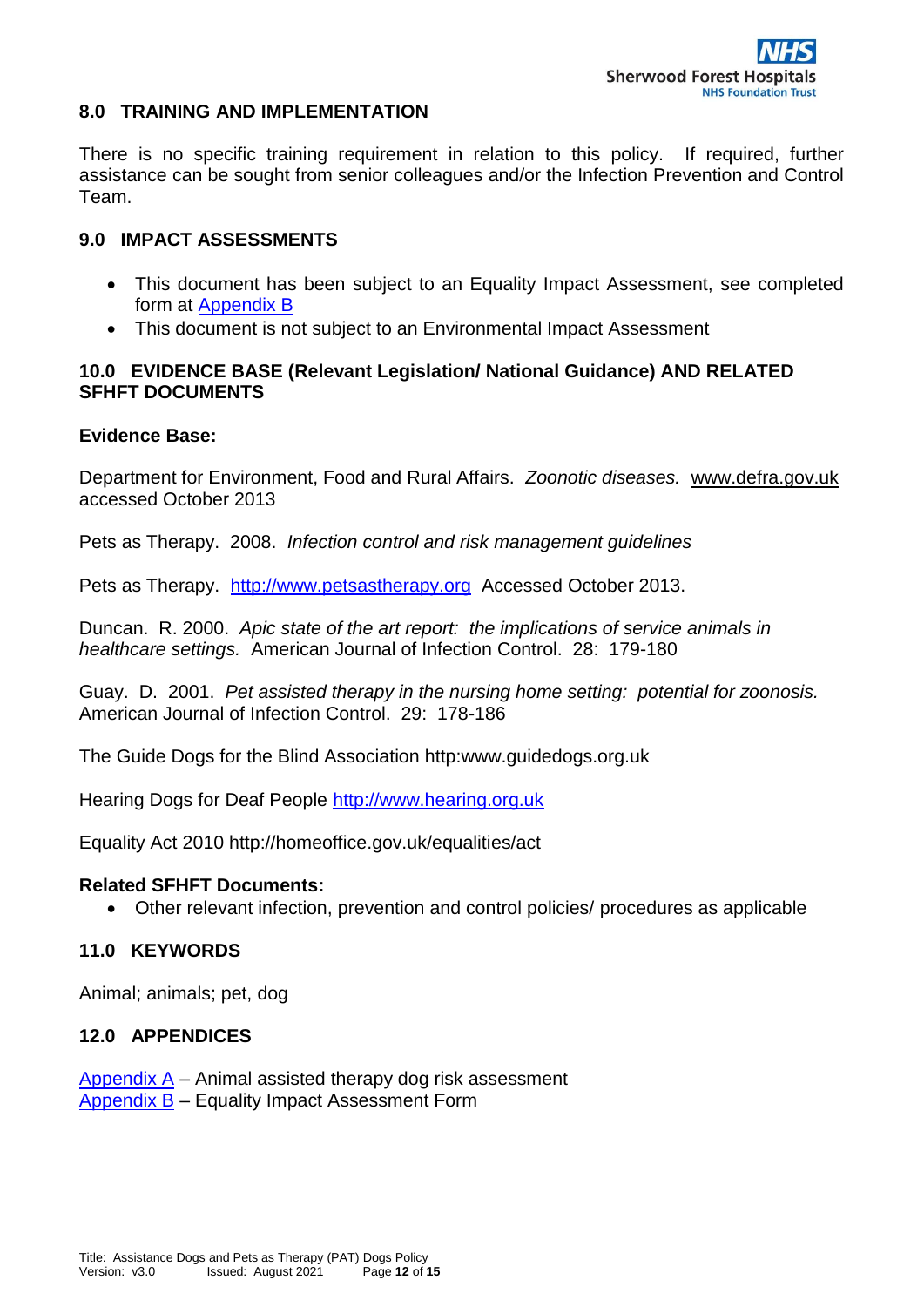<span id="page-12-0"></span>**Appendix A: Animal assisted therapy dog risk assessment**

|                                    | Vaccination and parasite program in place and up to date?<br><b>Yes</b> | <b>No</b>                                                                            |
|------------------------------------|-------------------------------------------------------------------------|--------------------------------------------------------------------------------------|
|                                    | <b>Yes</b>                                                              | Is there evidence of annual record of vaccination and parasite program?<br><b>No</b> |
|                                    |                                                                         |                                                                                      |
|                                    |                                                                         |                                                                                      |
|                                    |                                                                         | Arrangements for patients who do not wish to be involved with pet visit:             |
|                                    | Infection Prevention and Control contracted re visit:<br><b>Yes</b>     | <b>No</b>                                                                            |
| <b>Name of Ward/Deputy Manager</b> |                                                                         | <b>Signature of Ward/Deputy Manager</b>                                              |
|                                    |                                                                         |                                                                                      |
|                                    |                                                                         |                                                                                      |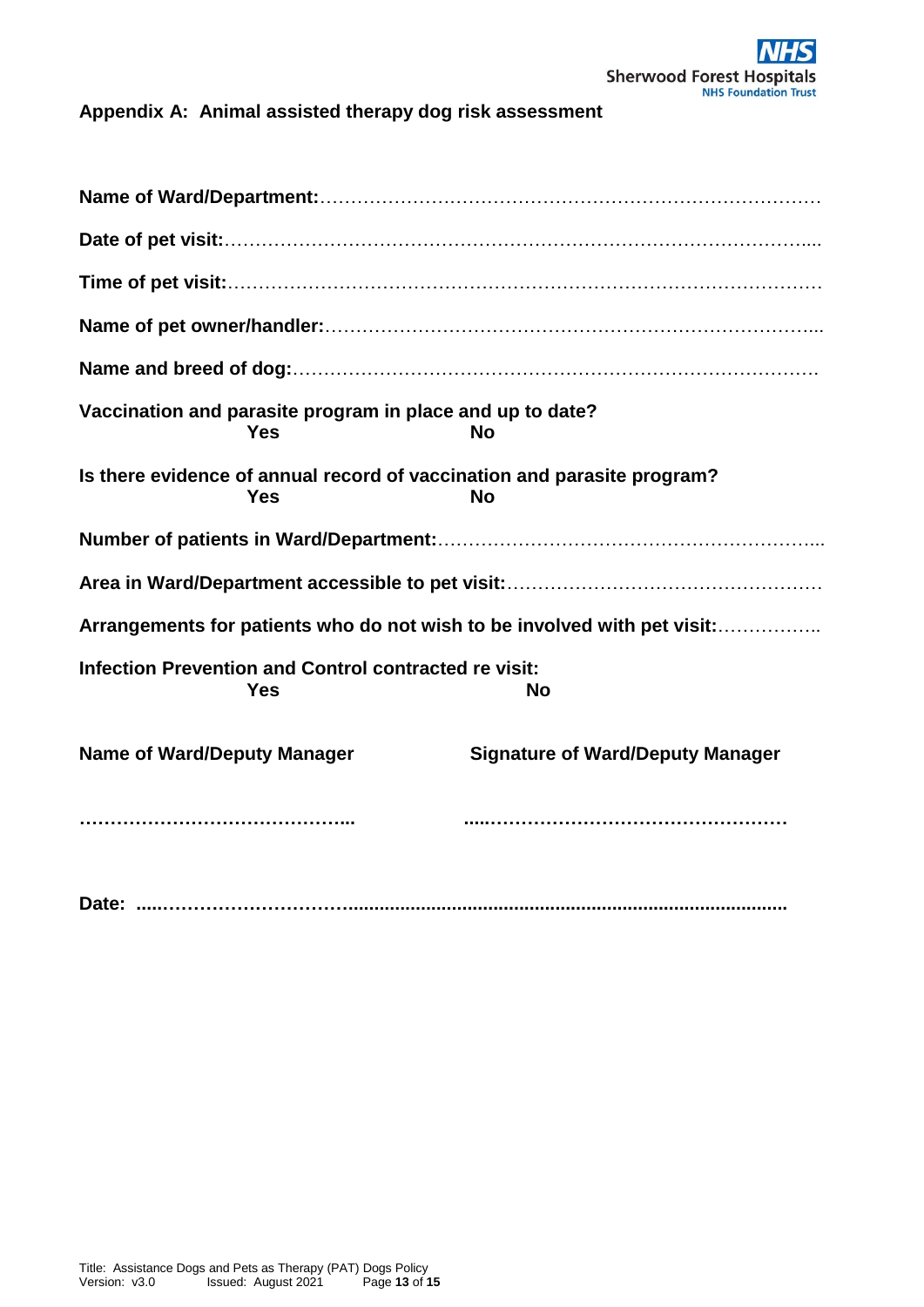

#### APPENDIX B – EQUALITY IMPACT ASSESSMENT FORM (EQIA)

#### **Name of service/policy/procedure being reviewed:** ICP 36 – Assistance Dogs and PAT Dogs Policy

**New or existing service/policy/procedure:** Existing, but title change

#### **Date of Assessment:** 03/06/21

*For the service/policy/procedure and its implementation answer the questions a – c below against each characteristic (if relevant consider breaking the policy or implementation down into areas)*

|                                 | a) Using data and supporting      | b) What is already in place in the policy | c) Please state any barriers that still  |
|---------------------------------|-----------------------------------|-------------------------------------------|------------------------------------------|
| <b>Protected Characteristic</b> | information, what issues, needs   | or its implementation to address any      | need to be addressed and any             |
|                                 | or barriers could the protected   | inequalities or barriers to access        | proposed actions to eliminate inequality |
|                                 | characteristic groups'            | including under representation at         |                                          |
|                                 | experience? For example, are      | clinics, screening?                       |                                          |
|                                 | there any known health inequality |                                           |                                          |
|                                 | or access issues to consider?     |                                           |                                          |

**The area of policy or its implementation being assessed:** 

<span id="page-13-0"></span>

| Race and Ethnicity:                                                                                  | None | None        | None |
|------------------------------------------------------------------------------------------------------|------|-------------|------|
| Gender:                                                                                              | None | <b>None</b> | None |
| Age:                                                                                                 | None | None        | None |
| <b>Religion:</b>                                                                                     | None | None        | None |
| Disability:                                                                                          | None | None        | None |
| <b>Sexuality:</b>                                                                                    | None | None        | None |
| <b>Pregnancy and</b><br><b>Maternity:</b>                                                            | None | None        | None |
| <b>Gender Reassignment:</b>                                                                          | None | None        | None |
| Marriage and Civil<br>Partnership:                                                                   | None | None        | None |
| <b>Socio-Economic Factors</b><br>(i.e. living in a poorer<br>neighbourhood / social<br>deprivation): | None | None        | None |